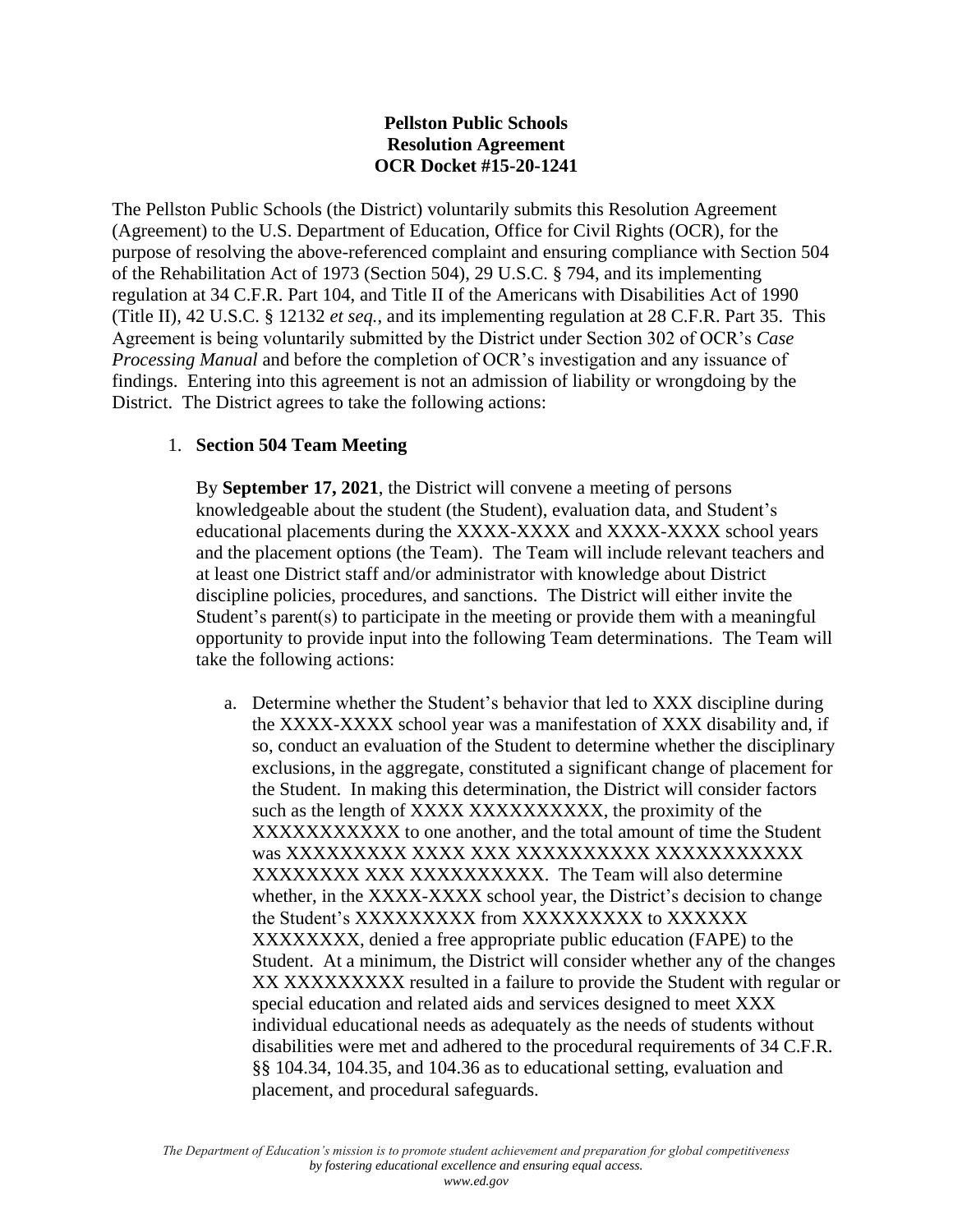(1) If the Team determines that the behavior in question was a manifestation of the Student's disability, the Team will determine what compensatory education is due to the Student for any loss of instruction time (at a minimum 11 days) and any loss of special education services during the time that XXX was suspended.

(2) If the Team determines that the behavior in question was a manifestation of the Student's disability, the District will expunge any reference to the Student's offense and punishment in XXX records, including any discipline files and XXX transcript.

(3) If the Team determines that the Student's change XX XXXXXXXXX XXXX XXXXXXXXX XX XXXXXX XXXXXXXX, during the XXXX-XXXX school year, was not appropriate to meet the individual educational needs of the Student, the Team will determine what compensatory education is due to the Student and what, if any, modifications to that student's placement are necessary to provide the student with a free appropriate public education (FAPE).

- b. Determine what, if any, compensatory education the Student requires due to any disability-related aids and services XXX did not receive under XXX Section 504 plan such as the "XXXX XXXX" provision during the XXXX-XXXX and XXXX-XXXX school years. If the Team determines that compensatory education is appropriate, it will develop a written plan for providing such education.
- c. After the meeting, the District will notify the Student's parent(s) in writing of the Team determinations and implement any written plan developed, and notify them of the procedural safeguards afforded them under Section 504, including the right to challenge the determinations through requesting an impartial due process hearing from the District.

**Reporting Requirements:** By **October 29, 2021**, the District will submit to OCR documentation showing implementation of Item 1 above, including: a copy of the invitation to the Student's parent(s) to attend the meeting or provide input, documentation of input provided by the Student's parents, a copy of any meeting minutes, a written rationale for the Team's determinations, with any supporting documentation; a copy of the notice provided to the Student's parent(s) of the meeting determinations, any offer of services, and procedural safeguards; a copy of any written plan developed, and any other documentation relevant to the determinations reached in accordance with Item 1 above. Should the District determine that no compensatory education or other remedial services are necessary, the District will provide a written explanation of the reasons for that determination, along with supporting documentation. OCR will review the documentation submitted to ensure that the District met the procedural requirements of the regulation implementing Section 504, at 34 C.F.R. §§ 104.34, 104.35 and 104.36, in making these determinations.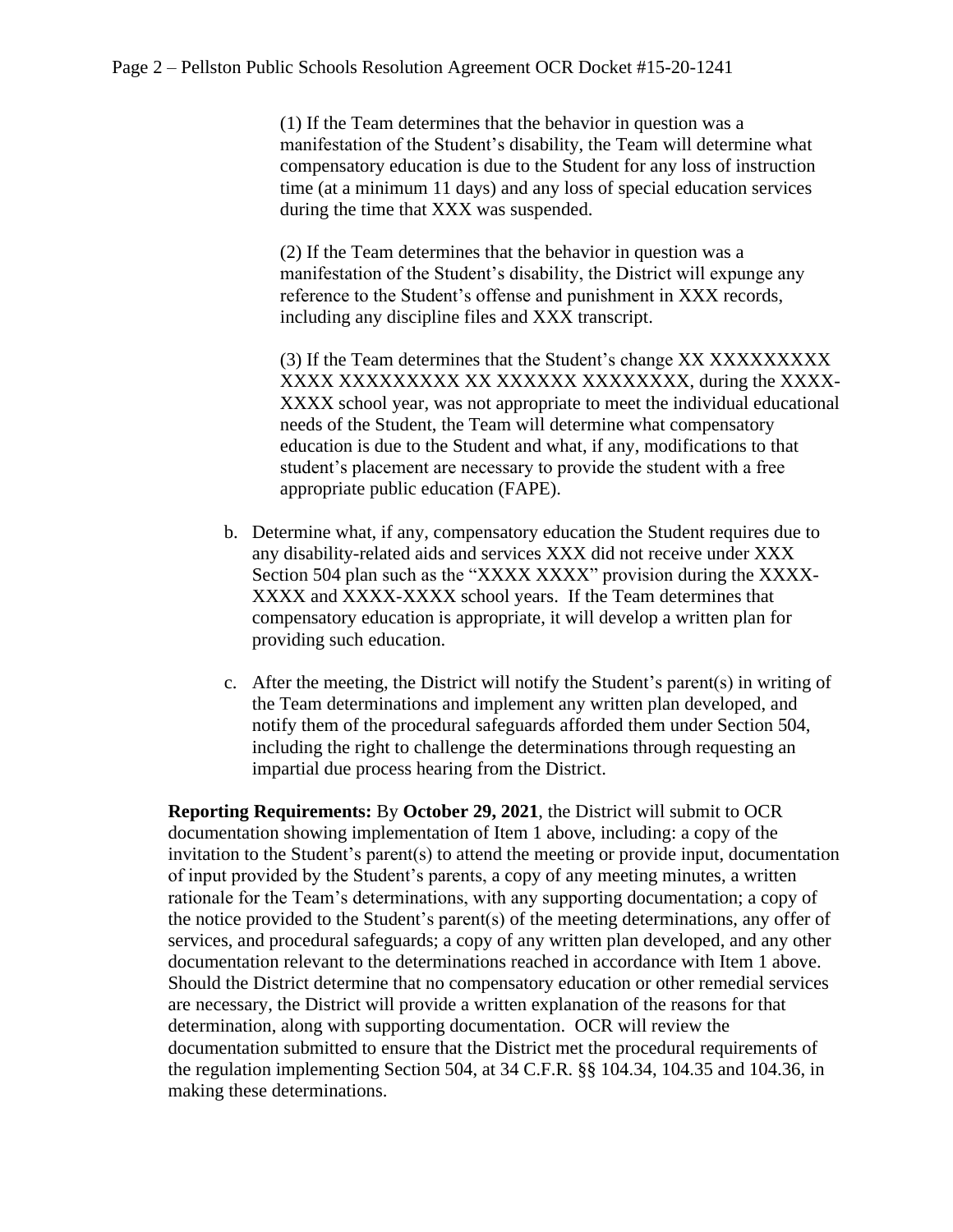By **October 29, 2021**, if the group described above determines that the student requires compensatory education or other remedial services, the District will provide documentation to OCR of the dates, times, and locations that the compensatory education or other remedial services were provided or offered to the Student, including the name(s) and title(s) of the service provider(s). If services outside of those added to the Student' s Section 504 plan were offered but not accepted by the Student' s parents, the District will provide OCR with evidence of the offer and the parents' response.

# 2. **Section 504 Policies - Revised**

By **September 30, 2021**, the District will revise its procedures and any related forms to ensure that students with disabilities are evaluated or reevaluated prior to a significant change of placement, through a process that comports with the Section 504 regulation at 34 C.F.R. § 104.35. At a minimum, the procedures will require the following:

- a. The procedures will state before implementing any exclusion that constitutes a significant change in placement, the District will first conduct a reevaluation of the child under 34 C.F.R. § 104.35, the first step of which is to determine whether the child's behavior was a manifestation of his or her disability; this reevaluation will be made as soon as possible after the disciplinary action is administered and, in any event, before the eleventh day of the suspension or removal.
- b. The procedures will state that, in the discipline context, a significant change in placement includes any disciplinary suspension, expulsion or other exclusion that exceeds ten days, or any series of shorter suspensions or exclusions that in the aggregate total more than ten days and create a pattern of exclusion. In determining whether a pattern of exclusion exists, the District will consider all information in the student's special education and disciplinary files, the length of each suspension, the proximity of the suspensions to one another, and the total amount of time a student is excluded from school.
- c. Where the student's behavior is found to be a manifestation of a disability, the procedures must provide that the District will continue with the evaluation, following the requirements of the Section 504 regulation at 34 C.F.R. § 104.35, to determine whether the student's educational placement is appropriate and what, if any, modifications to that student's placement are necessary to provide the student with a free appropriate public education (FAPE). In some instances the District may need to consider whether a student has additional or different disabilities than previously identified. The group conducting the evaluation must be knowledgeable about the child, the evaluation data, and the placement options.
- d. The procedures must require that parents/guardians be provided with procedural safeguards as required by 34 C.F.R. § 104.36.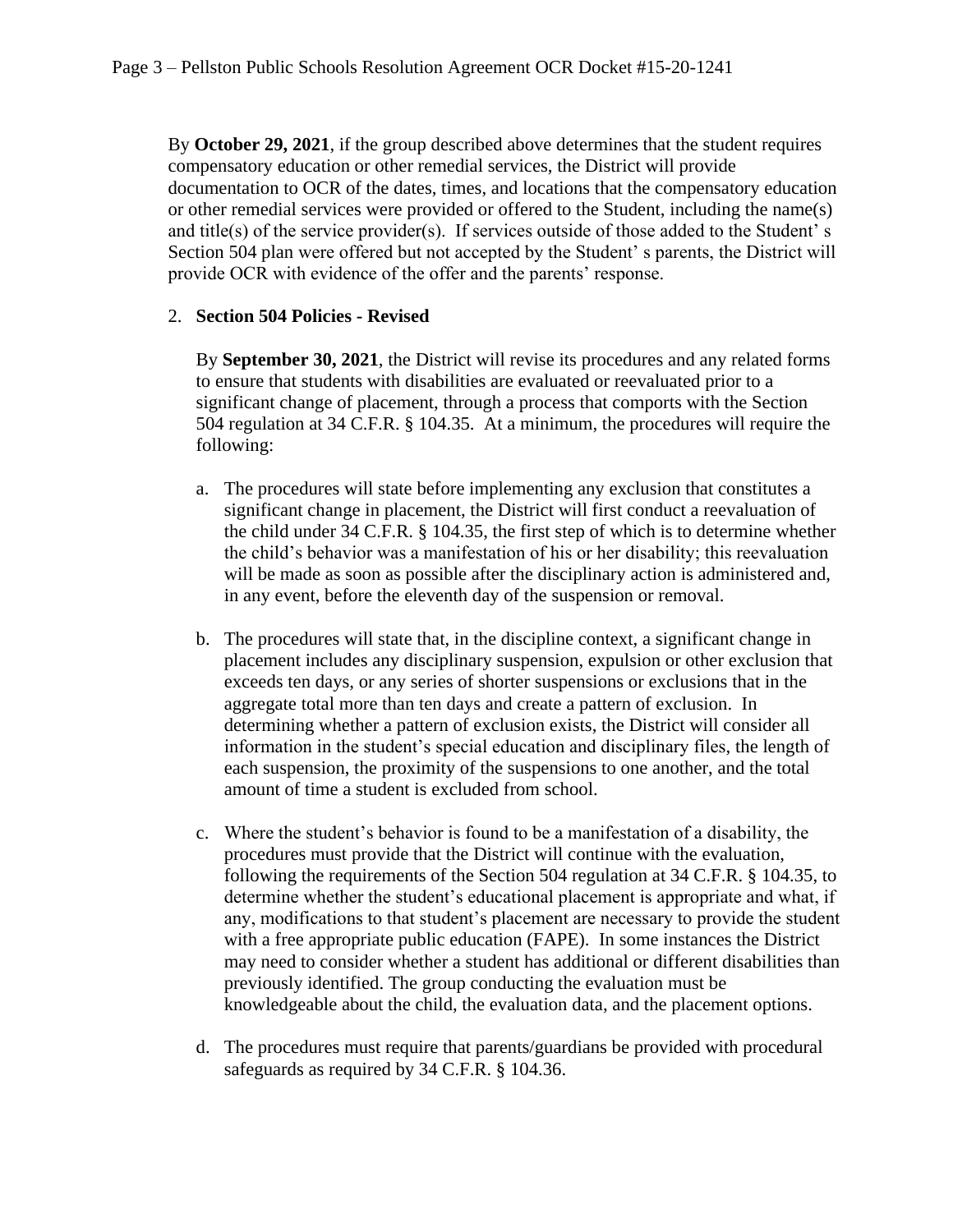## 3. **Section 504 Policies - Adopted**

Once the revisions set forth in Item 2 above are finalized, District will adopt the procedures and form(s); publish them on the District's website, along with a link that provides ready access to the procedures and form(s); and notify staff of the revised procedures and form(s) by distributing a memorandum to staff and by including notice of them in a staff meeting or in-service training.

**Reporting Requirements:** By **October 29, 2021**, the District will submit to OCR, for review and approval, the procedures and form(s) revised pursuant to Item 2. Within 60 days of OCR's approval of the revised policies, the District will submit information documenting its implementation of Item 3 above, including a link to the procedures and form(s) on the District's website, and an explanation of how staff were notified of the revised procedures and forms, along with a copy of all written notices, if any.

## 4. **District Training**

Within 60 calendar days of adopting the revised procedures and form(s) pursuant to Action Step 2 above, the District will provide mandatory Section 504 training, by a competent authority on Section 504, to all District Section 504 coordinators, principals, assistant principals, special education teacher consultants, special education supervisors, and staff at each building responsible for tracking the discipline of students with a disability. The training shall include, at a minimum, Section 504's requirements regarding the evaluation, placement, and reevaluation of students with disabilities, with an emphasis on significant changes of placement and reevaluations including in the context of discipline. The training will also cover all of the revisions to its procedures and form(s) as described in Action Step 2 above.

**Reporting Requirement:** Within 60 calendar days of the District's revised procedures and form(s) revised pursuant to Action Step 2 above, the District will submit information to OCR documenting its implementation of Action Step 4, including: the date(s) of the training, the name, title and qualifications of the individual(s) providing the training, a copy of the training materials referenced or distributed during the training, and a copy of the sign-in sheet with the names, titles, and signatures of the individuals who attended. If any required participants were unable to attend the training, the District should note their names and titles and its plan for providing the training to those individuals.

## **General Requirements**

The District understands that, by signing this Agreement, it agrees to provide data and other information in a timely manner in accordance with the reporting requirements of the Agreement. Further, the District understands that during the monitoring of this Agreement, if necessary, OCR may visit the District, interview staff and students, and request such additional reports or data as are necessary for OCR to determine whether the District has fulfilled the terms and obligations of the Agreement. Upon the District's satisfaction of the terms and obligations of the Agreement, OCR will close the case.